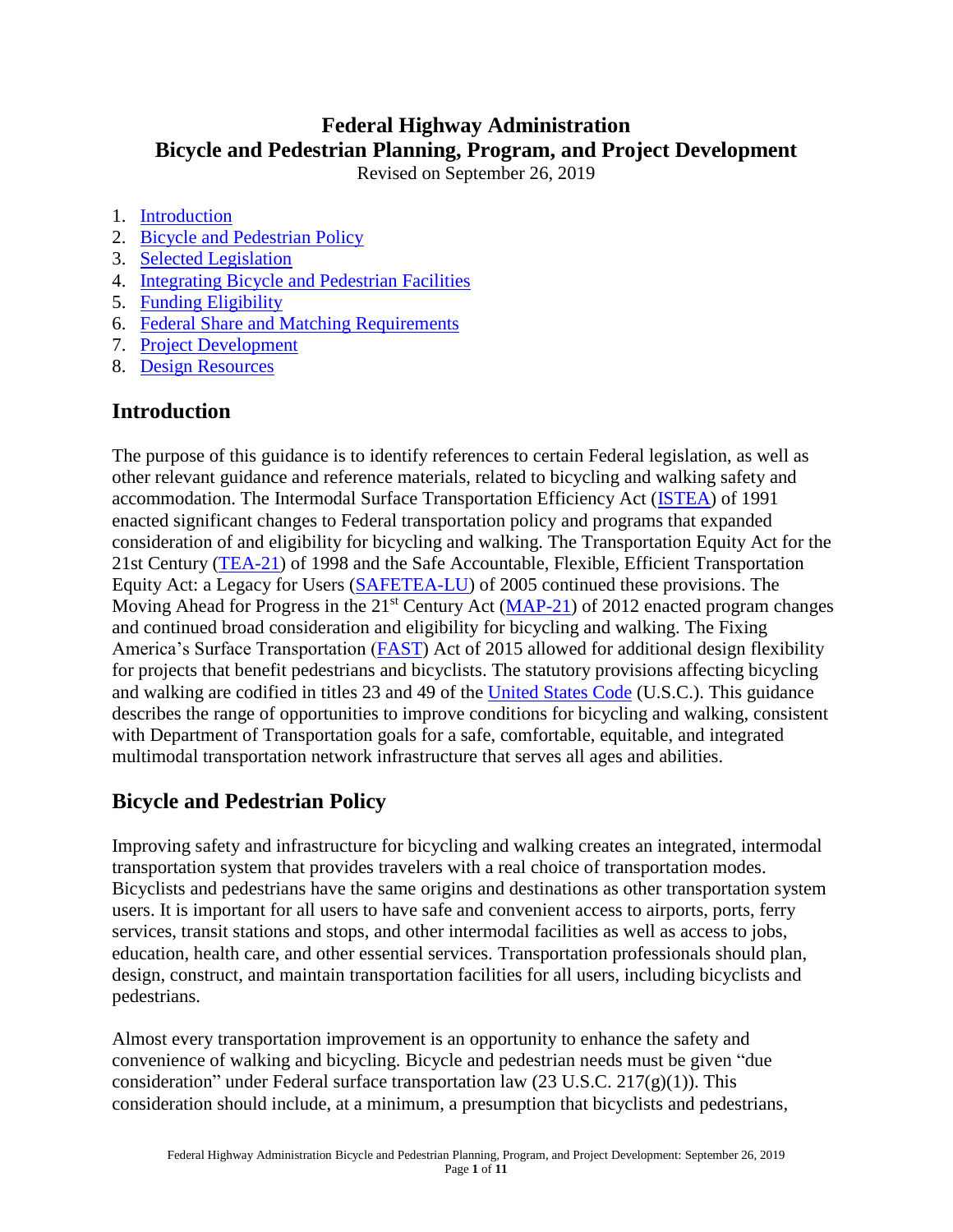including persons with disabilities, will be accommodated in the design of new and improved transportation facilities. In the planning, design, and operation of transportation facilities, bicyclists and pedestrians should be included as a matter of routine, and the decision to not accommodate them should be the exception rather than the rule. New construction and alterations of pedestrian facilities must be consistent with requirements of the Americans with Disabilities Act (ADA) and Section 504 of the Rehabilitation Act of 1973.

Relevant circumstances should be present before denying bicycle and pedestrian access either by prohibition or by designing highways that are incompatible with safe, convenient walking and bicycling (23 U.S.C. 217(g)(1)). Even where circumstances are exceptional, and bicycle use and walking are either prohibited or made incompatible, States, Metropolitan Planning Organizations (MPOs), and local governments should ensure that highway projects do not make bicycle and pedestrian access along a corridor more difficult or impossible (23 U.S.C. 109(m) and 217(g)). For example, there may be ways to provide alternate routes on parallel surface streets that are safe and convenient, or to provide shuttle bus service on major bridge crossings.

States, MPOs, and local officials should consider how to incorporate the needs of bicyclists and pedestrians, and the transportation networks, into emergency preparedness, response, and evacuation plans. Bicycle and pedestrian networks can provide access to facilitate emergency response and evacuation.

At the Federal level, the Federal Highway Administration [\(FHWA\)](http://www.fhwa.dot.gov/) works with the National Highway Traffic Safety Administration [\(NHTSA\),](https://www.nhtsa.gov/road-safety/pedestrian-safety) the Federal Transit Administration [\(FTA\),](https://www.transit.dot.gov/regulations-and-guidance/environmental-programs/livable-sustainable-communities/bicycles-transit) the Federal Railroad Administration [\(FRA\)](http://www.fra.dot.gov/Page/P0001), and other agencies to implement the bicycle and pedestrian provisions of Federal surface transportation law. State and local agencies are expected to work cooperatively with transportation providers, user groups, and the public to develop plans, programs, and projects that reflect this vision.

## <span id="page-1-0"></span>**[Selected Legislation](#page-1-0)**

There are several key provisions of Federal surface transportation law relating to planning requirements and building connected networks of bicycle and pedestrian facilities. The list below is not exhaustive; other sections of law support bicycle and pedestrian safety and mobility.

### **Planning**

Information on the transportation planning process is available in [The Transportation Planning](https://www.fhwa.dot.gov/planning/publications/briefing_book/) [Process: Key Issues: A Briefing Book for Transportation Decisionmakers, Officials, and Staff.](http://www.planning.dot.gov/documents/briefingbook/bbook.htm) The following list has statutory and regulatory citations relating to the transportation planning and bicycle and pedestrian programs and projects.

- "Bicyclists and pedestrians shall be given due consideration in the comprehensive transportation plans developed by each metropolitan planning organization and State..." (23 U.S.C.  $217(g)(1)$ ).
- The long-range metropolitan and statewide transportation plans, and the Metropolitan and Statewide Transportation Improvement Programs must "provide for the development and integrated management and operation of transportation systems and facilities (including accessible pedestrian walkways, bicycle transportation facilities, and intermodal facilities…)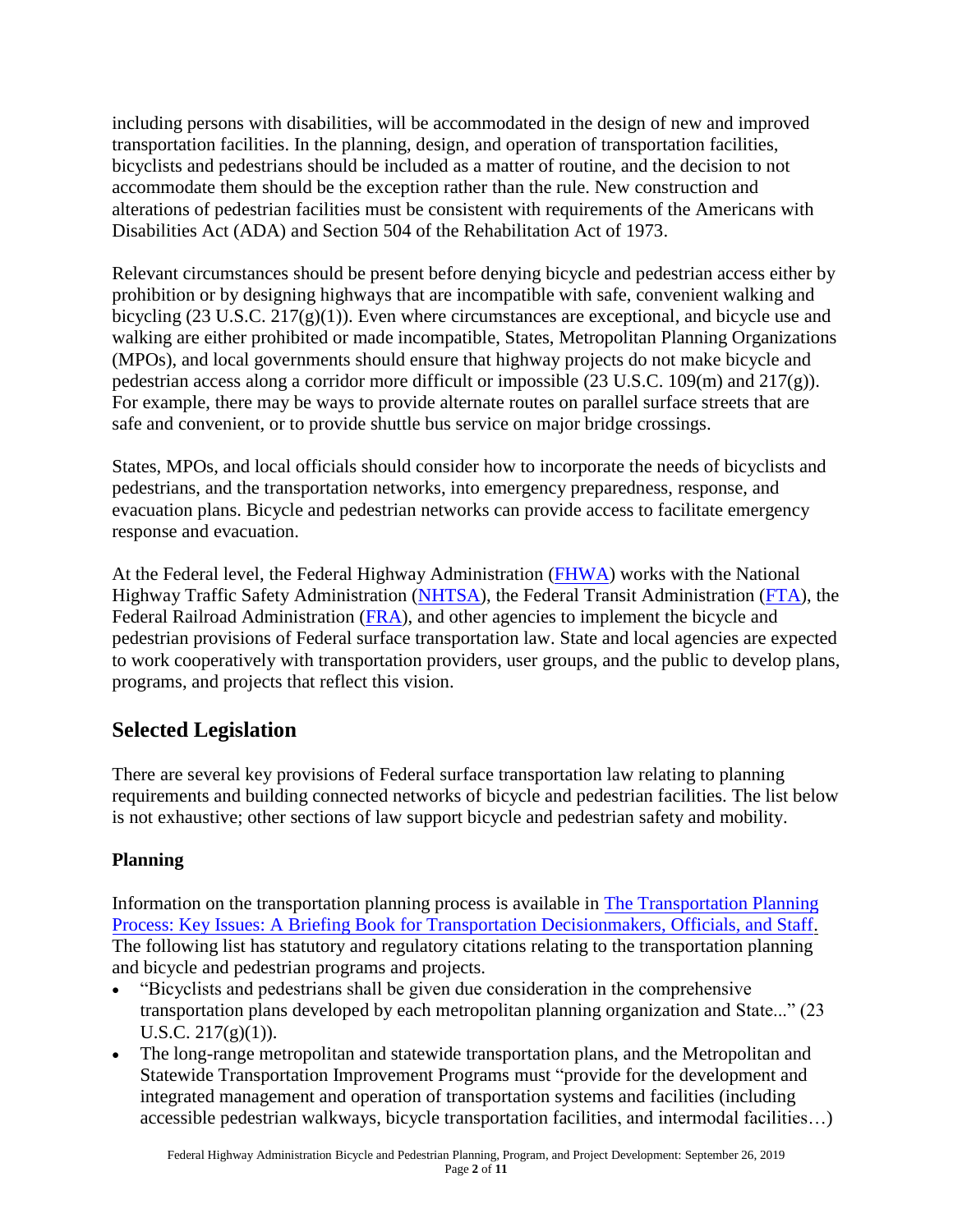that will function as an intermodal transportation system..."  $(23 \text{ U.S.C. } 134 \text{ (c)}(2)$  and  $135(a)(2)$ ).

- The process for developing long-range statewide and metropolitan transportation plans and transportation improvement programs shall provide for consideration of "all modes of transportation."  $(23 \text{ U.S.C. } 134(c)(3)$  and  $135(a)(3)$ ).
- The scope of the metropolitan and statewide planning processes shall provide for consideration of projects and strategies that will increase the safety and security for motorized and nonmotorized users  $(23 \text{ U.S.C. } 134(h)(1)$  and  $135(d)(1))$  and that will ensure that the transportation planning process is being carried out in accordance with all applicable requirements of the Americans with Disabilities Act (ADA) of 1990 (42 U.S.C. 12101 et seq.) and 49 CFR parts 27, 37, and 38. (23 CFR 450.220(a)(6), 450.336(a)(7)).
- The long-range metropolitan transportation plans are to include "an identification of transportation facilities (including major roadways, transit, multimodal and intermodal facilities, nonmotorized transportation facilities, and intermodal connectors) that should function as an integrated metropolitan transportation system."  $(23 \text{ U.S.C. } 134(i)(2))$ .
- The long-range statewide transportation plans are to provide "for the development and implementation of the intermodal transportation system."  $(23 \text{ U.S.C. } 135(f)(1))$ .
- Metropolitan areas and States must include "representatives of users of pedestrian walkways and bicycle transportation facilities" among "interested parties" with whom metropolitan areas and States provide a reasonable opportunity to comment during the development of the long-range metropolitan and statewide transportation plans. (23 U.S.C. 134(i)(6)(A) and 135  $(f)(3)(A)).$
- Metropolitan areas must include "investments in pedestrian walkways and bicycle transportation facilities" in the publication of annual listings of projects. (23 U.S.C.  $134(j)(7)(B)$ ).
- Bicycle and pedestrian projects of a similar nature may be grouped together for the purposes of funding without each project having to be approved individually. (23 U.S.C.  $134(i)(3)(B)(ii)$  and  $135(g)(5)(C)(ii)$ ).

### **Connectivity**

The following list has statutory and regulatory citations focusing on network connectivity related to bicycle and pedestrian programs and projects.

- "Bicycle transportation facilities and pedestrian walkways shall be considered, where appropriate, in conjunction with all new construction and reconstruction of transportation facilities, except where bicycle and pedestrian use are not permitted."  $(23 \text{ U.S.C. } 217(g)(1))$ .
- "Transportation plans and projects shall provide due consideration for safety and contiguous routes for bicyclists and pedestrians."  $(23 \text{ U.S.C. } 217(g)(2))$ .
- "In any case where a highway bridge deck being replaced or rehabilitated with Federal financial participation is located on a highway on which bicycles are permitted to operate at each end of such bridge, and the Secretary determines that the safe accommodation of bicycles can be provided at reasonable cost as part of such replacement or rehabilitation, then such bridge shall be so replaced or rehabilitated as to provide such safe accommodations." (23 U.S.C. 217(e)).
- "A design for new construction, reconstruction, resurfacing (except for maintenance resurfacing), restoration, or rehabilitation of a highway on the National Highway System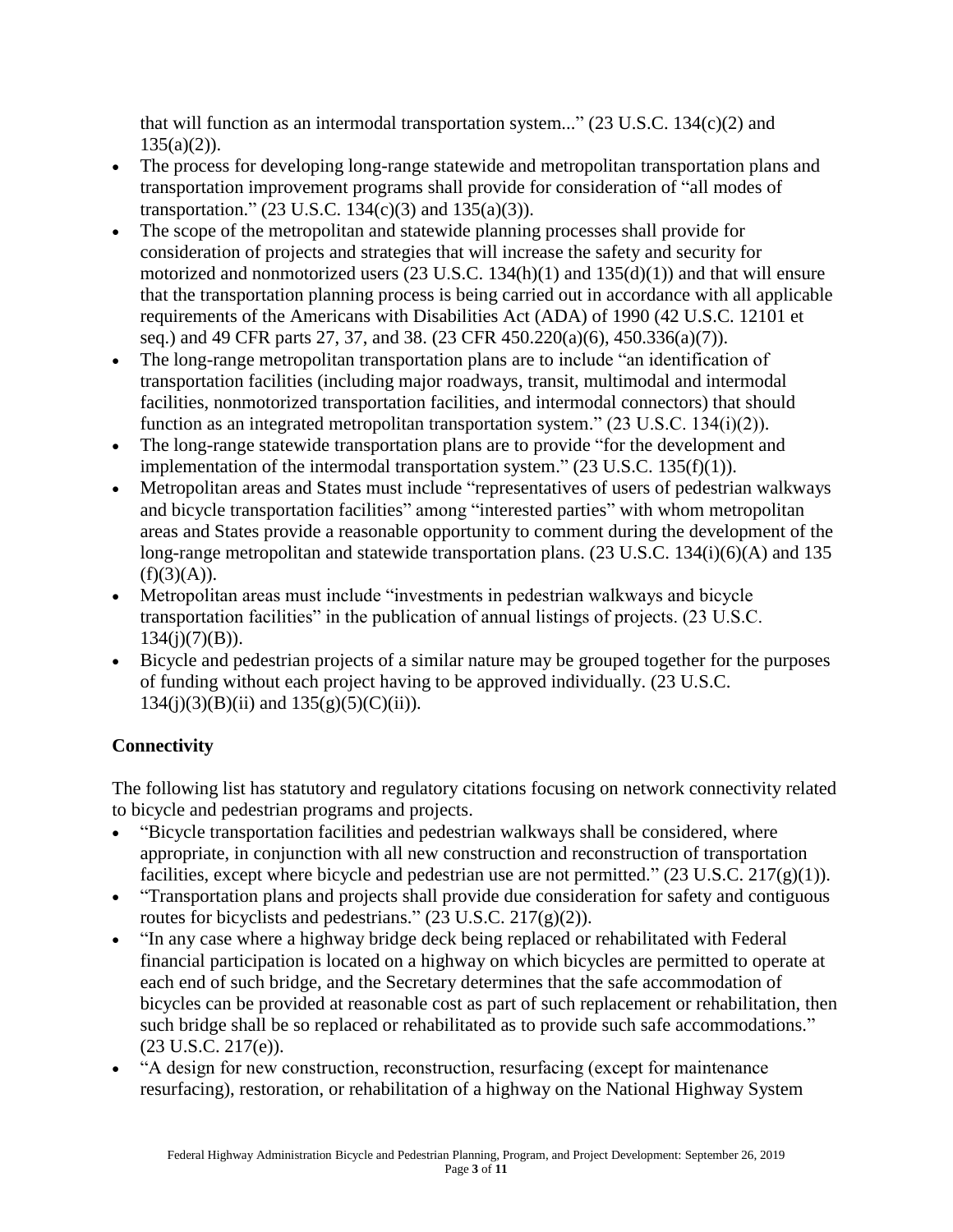(other than a highway also on the Interstate System) shall consider, in addition to the criteria described in subsection (a)—

(A) the constructed and natural environment of the area;

(B) the environmental, scenic, aesthetic, historic, community, and preservation impacts of the activity; and

(C) access for other modes of transportation." (23 U.S.C. 109(c)).

- o FHWA interprets this provision to include consideration of community impacts and safety and access for pedestrians and bicyclists.
- "The Secretary shall not, as a condition precedent to his approval under section 106 of this title, require any State to acquire title to, or control of, any marginal land along the proposed highway in addition to that reasonably necessary for road surfaces, median strips, bikeways, pedestrian walkways, gutters, ditches, and side slopes, and of sufficient width to provide service roads for adjacent property to permit safe access at controlled locations in order to expedite traffic, promote safety, and minimize roadside parking." (23 U.S.C. 109(f)).
	- o FHWA interprets this provision to include bikeways and pedestrian walkways as reasonably necessary parts of highway projects.
- "The Secretary shall not approve any project or take any regulatory action under this title that will result in the severance of an existing major route or have significant adverse impact on the safety for nonmotorized transportation traffic and light motorcycles, unless such project or regulatory action provides for a reasonable alternate route or such a route exists." (23 U.S.C. 109(m)).
	- o FHWA interprets this requirement to include providing appropriate replacement detour accommodations in the event of permanent or temporary closures.
- Once a transportation project is constructed using Federal-aid funds, the State DOT or other recipient must maintain it (23 U.S.C. 116).
- Repair to damaged bicycle and pedestrian transportation facilities within the right-of-way of a Federal-aid highway or Federal Land transportation facility eligible for emergency relief funding should be considered in the same manner as other surface transportation facilities (23 U.S.C. 125).

## <span id="page-3-0"></span>**Integrating Bicycle and Pedestrian Projects**

There are many simple and cost-effective ways to integrate nonmotorized users into the design and operation of the transportation system by including bicycle and pedestrian accommodation as part of larger programs and projects.

Project examples include:

- Building sidewalks and trails as a part of new or reconstructed highways, and including sidewalks and bicycle facilities with new or reconstructed bridges and tunnels.
- Installing [Proven Safety Countermeasures,](https://safety.fhwa.dot.gov/provencountermeasures/) such as [pedestrian crossing islands,](https://safety.fhwa.dot.gov/provencountermeasures/ped_medians/) [pedestrian](https://safety.fhwa.dot.gov/provencountermeasures/ped_hybrid_beacon/)  [hybrid beacons,](https://safety.fhwa.dot.gov/provencountermeasures/ped_hybrid_beacon/) and [leading pedestrian interval](https://safety.fhwa.dot.gov/provencountermeasures/lead_ped_int/) signals.
- Integrating recreational trails into transportation networks, where appropriate.
- Providing paved shoulders on new and reconstructed roads for pavement integrity and motorist safety as well as providing bicyclists a place to ride.
- Purchasing transit vehicles that have bicycle racks and/or hooks already installed.
- Restriping roads, either as stand-alone projects or after resurfacing or reconstruction projects, to create marked crosswalks or on-street bike lanes.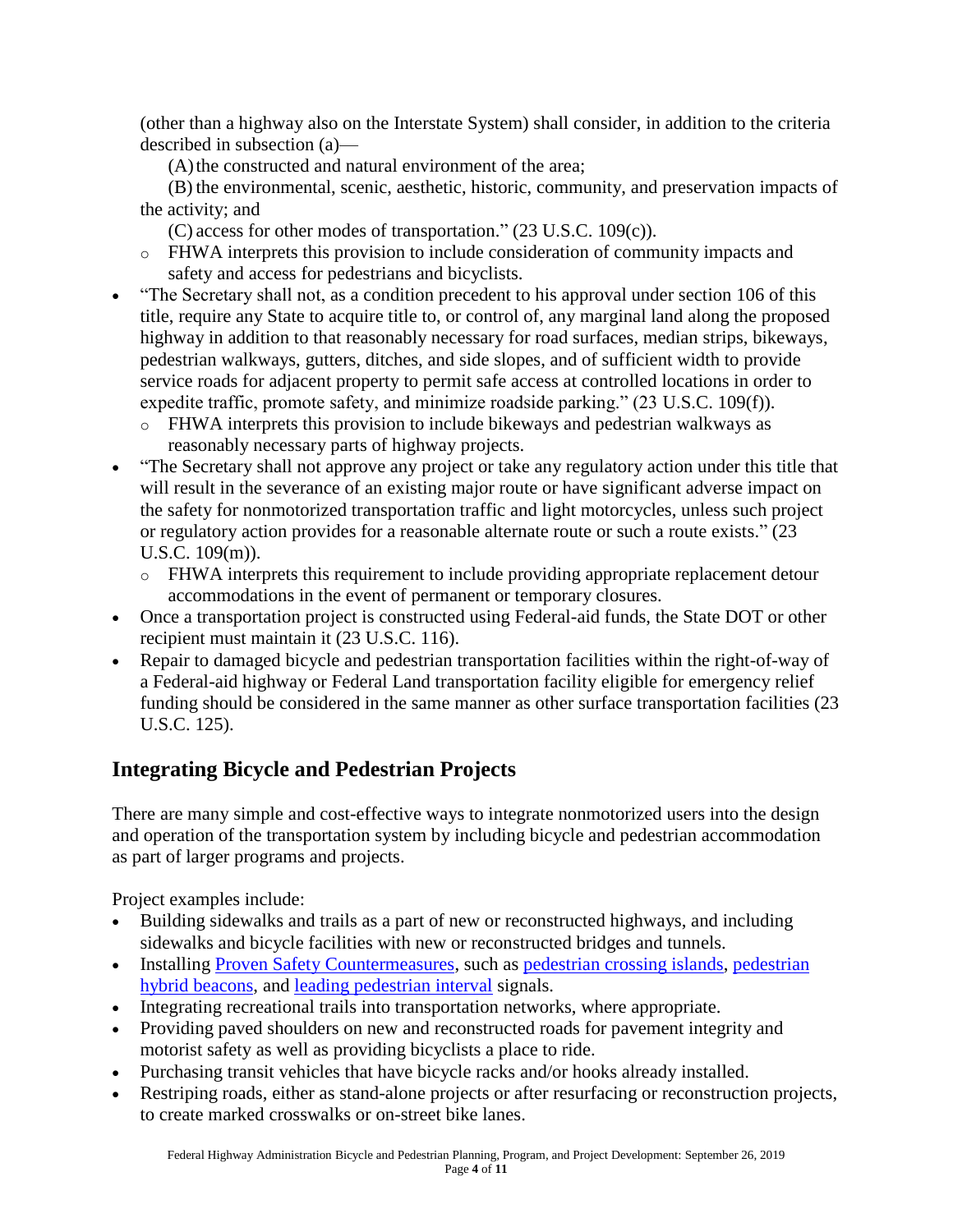The broad eligibility of bicycle and pedestrian facilities for Federal surface transportation programs means that additional improvements such as these are appropriate as part of larger transportation projects, except on highway facilities where bicycle and pedestrian travel is prohibited. One exception affects the Federal Lands Transportation Program: the appropriate Federal land management agency shall prohibit the use of bicycles on each federally owned road that has a speed limit of 30 miles per hour or greater and an adjacent paved path for use by bicycles within 100 yards of the road unless the Secretary determines that the bicycle level of service on that roadway is rated B or higher (23 U.S.C. 203(d)). The FHWA has several documents on its [Bicycle and Pedestrian Resources](http://www.fhwa.dot.gov/environment/bicycle_pedestrian/resources/) webpage to provide information about incorporating bicycle and pedestrian facilities into highway projects. See also the **Design** [Resources](#page-8-0) section.

In addition, planners, designers, and other decisionmakers might consider:

- How connected vehicle technologies may affect pedestrians, bicyclists, and other nonmotorized users within the highway right-of-way and how these technologies may affect access to transit services.
- How to consider transportation and recreation planning to connect and integrate transportation and recreation infrastructure to work together seamlessly.

## <span id="page-4-0"></span>**[Funding Eligibility](#page-3-0)**

Federal surface transportation law provides flexibility to States and MPOs to fund bicycle and pedestrian improvements from a wide variety of programs. Bicycle transportation facilities and pedestrian walkways are eligible under nearly all Federal-aid and Federal lands highway programs. Specific program requirements must be met, and eligibility must be determined on a case-by-case basis. When considering ways to improve conditions for bicycling and walking, States and MPOs are encouraged to:

- Integrate bicycle and pedestrian improvements into larger projects, as described above.
- Consider all Federal-aid highway programs as potential funding sources. The table *[Pedestrian and Bicycle Funding Opportunities: US Department of Transportation, Federal](http://www.fhwa.dot.gov/environment/bicycle_pedestrian/funding/funding_opportunities.cfm)  [Transit, and Highway, and Safety](http://www.fhwa.dot.gov/environment/bicycle_pedestrian/funding/funding_opportunities.cfm) Funds*, indicates potential eligibility for bicycle and pedestrian projects under several DOT funding programs. Note that Federal programs have specific requirements for projects, and eligibility must be determined on a case-by-case basis.
- See FHWA's *[A Guide To Federal-Aid Programs And Projects](https://www.fhwa.dot.gov/federalaid/projects.cfm)*.
- Explore State, local, and private funding sources, including public-private partnerships.

**Bicycle and pedestrian coordinator positions:** A State bicycle and pedestrian coordinator position at each State DOT must be funded if the State receives Surface Transportation Block Grant Program [\(STBG\)](https://www.fhwa.dot.gov/specialfunding/stp/160307.cfm#d) or Congestion Mitigation and Air Quality Improvement Program [\(CMAQ\)](https://www.fhwa.dot.gov/fastact/factsheets/cmaqfs.cfm) funding (23 U.S.C. 217(d)). Many States refer to this position as an Active Transportation Coordinator. State and local Safe Routes to School coordinator positions are eligible as Safe Routes to School projects under the STBG program (23 U.S.C. 133(b)(6) and (15)) and the TA Set-Aside (23 U.S.C. 133(h)), which authorize projects eligible under SAFETEA-LU Section 1404. For more information, see: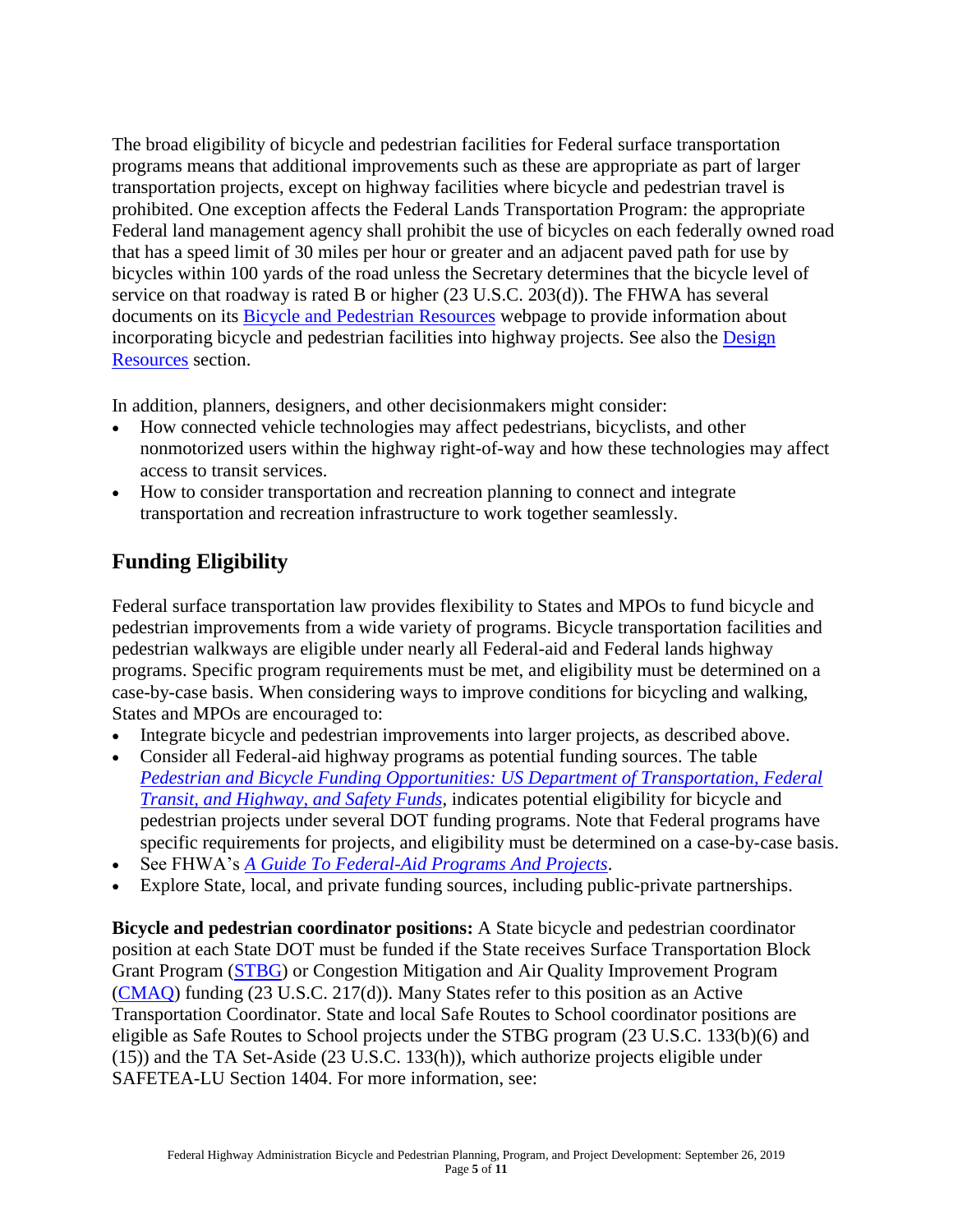- [Memorandum on the Designation of Bicycle and Pedestrian Coordinators within State DOTs.](http://www.fhwa.dot.gov/environment/bicycle_pedestrian/legislation/desigcoord.cfm) Attachments to this memo list the typical duties and qualities for the position.
- [State Bicycle and Pedestrian Coordinator](http://www.fhwa.dot.gov/environment/bicycle_pedestrian/state_contacts.cfm) contacts
- [FHWA Bicycle and Pedestrian Coordinator](http://www.fhwa.dot.gov/environment/bicycle_pedestrian/state_fhwa_contacts.cfm) contacts

**Motorized Vehicle Use:** In general, under Section 217(h), motorized vehicles are not permitted on nonmotorized trails and pedestrian walkways funded under Title 23. Exceptions to this general rule exist for maintenance vehicles; motorized wheelchairs; when State or local regulations permit; snowmobiles; electric bicycles (weighing under 100 pounds and a top speed of less than 20 miles per hour); "and such other circumstances as the Secretary deems appropriate" (except the RTP which specifically provides funds for motorized trails). In 2008, FHWA developed a [Framework for Considering Motorized Use on Nonmotorized Trails and](https://www.fhwa.dot.gov/environment/bicycle_pedestrian/guidance/framework.cfm)  [Pedestrian Walkways](https://www.fhwa.dot.gov/environment/bicycle_pedestrian/guidance/framework.cfm) to provide guidance on when an exception may be granted under the "other circumstances" provision. If a project agreement specifies a nonmotorized trail or pedestrian walkway, then Section 217(h) applies.

**Nonconstruction activities:** Nonconstruction projects include any project not involving physical construction, such as safety education materials. Nonconstruction bicycle projects are eligible for [STBG](https://www.fhwa.dot.gov/specialfunding/stp/160307.cfm#d) and [CMAQ](https://www.fhwa.dot.gov/fastact/factsheets/cmaqfs.cfm) funding (23 U.S.C. 217(a)). State and Community Highway Safety Grant Program funds [\(Section 402\)](https://www.govinfo.gov/content/pkg/USCODE-2011-title23/html/USCODE-2011-title23-chap4-sec402.htm) are to be used exclusively for nonconstruction activities (23 U.S.C. 402).

**Projects on local roads:** Bicycle and pedestrian projects may be funded under [STBG,](https://www.fhwa.dot.gov/specialfunding/stp/160307.cfm#d) TA [Set-](https://www.fhwa.dot.gov/environment/transportation_alternatives/guidance/guidance_2016.cfm#EligibleProjects)[Aside,](https://www.fhwa.dot.gov/environment/transportation_alternatives/guidance/guidance_2016.cfm#EligibleProjects) [RTP,](https://www.fhwa.dot.gov/environment/recreational_trails/guidance/rtp9908_pt2.cfm#rtp16) and [CMAQ](https://www.fhwa.dot.gov/fastact/factsheets/cmaqfs.cfm) regardless of whether they are on or along Federal-aid highways (23 U.S.C. 133(c)(2), 133(b)(4) through (11), 133(h), and 149). Highway Safety Improvement Program [\(HSIP\)](https://safety.fhwa.dot.gov/hsip/) funds may be spent on highway safety improvement projects on "any public highway or publicly owned bicycle or pedestrian pathway or trail." (23 U.S.C. 148(e)).

**Transportation Purpose:** Section 217(i) of title 23 requires that bicycle facilities "be principally for transportation, rather than recreation, purposes." However, the FAST Act revised sections 133(b)(6) and 133(h) to authorize "recreational trails projects" as eligible activities under the [STBG](https://www.fhwa.dot.gov/specialfunding/stp/160307.cfm#d) program. Section 217(i) continues to apply to bicycle facilities using other Federal-aid funds (e.g., National Highway Performance Program [\(NHPP\)](https://www.fhwa.dot.gov/specialfunding/nhpp/160309.cfm), [HSIP,](https://safety.fhwa.dot.gov/hsip/) [CMAQ\)](https://www.fhwa.dot.gov/fastact/factsheets/cmaqfs.cfm).

### <span id="page-5-0"></span>**Federal Share and Matching Requirements**

The Federal share for bicycle and pedestrian projects funded under a Federal-aid highway program is the same as for any other projects funded under the program. The standard Federal share under the Federal-aid highway program is generally 80 percent of the cost of the activity or project funded, with a 20 percent State or local match (80/20 rule) (23 U.S.C. 120(b)). See the [FAST Act Fact Sheet on Federal Share.](https://www.fhwa.dot.gov/fastact/factsheets/federalsharefs.cfm)

There are, however, exceptions to the general 80/20 rule for programs that fund bicycle and pedestrian projects. The examples provided below are for illustrative purposes only. To determine whether a project qualifies for increased Federal share, consult with the FHWA Division Office or the Office of the Chief Financial Officer for additional information.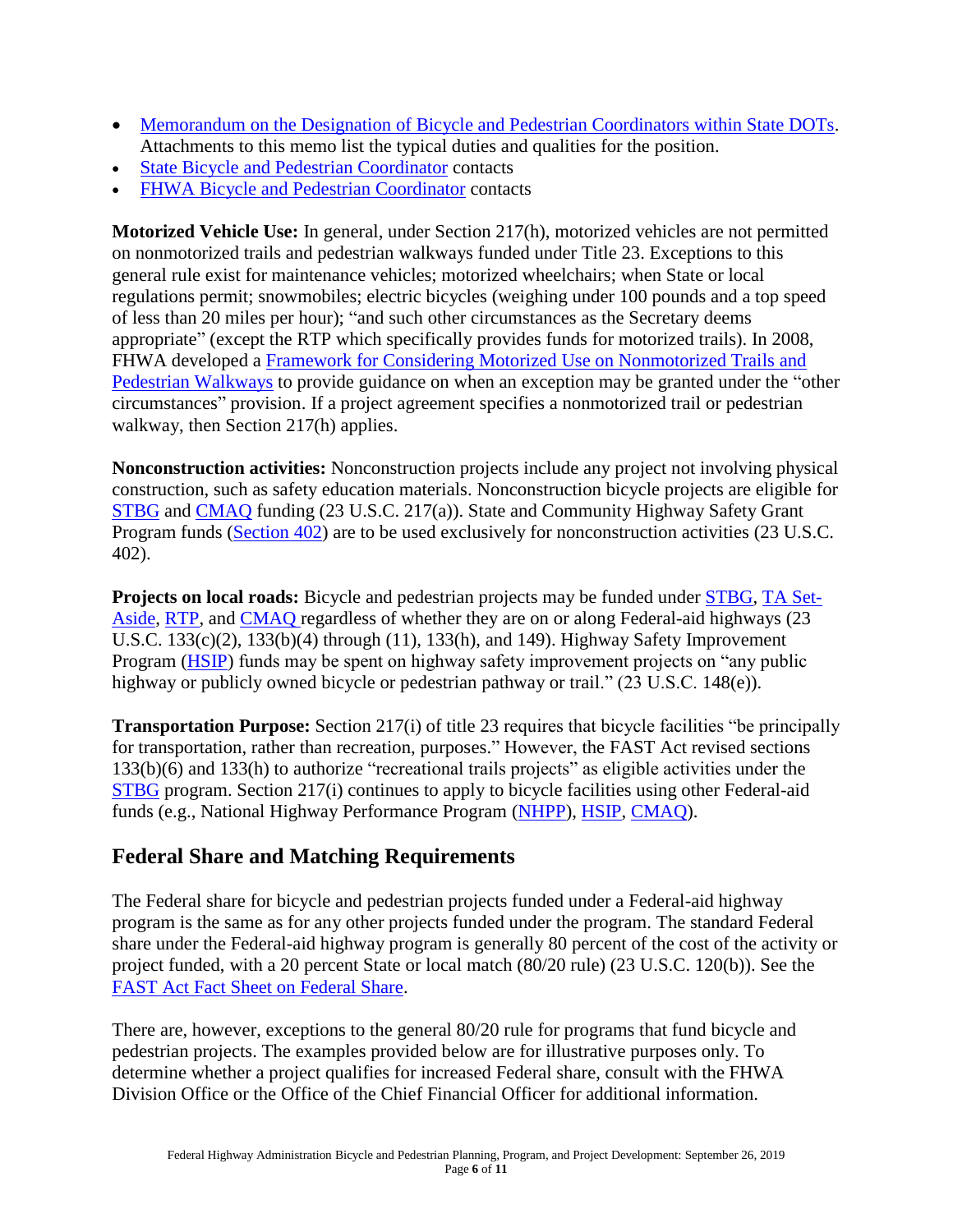- For States with significant Federal land holdings, a [sliding scale](http://www.fhwa.dot.gov/legsregs/directives/notices/n4540-12a1.cfm) of up to 95 percent Federal funding is determined according to the percentage of Federal land holdings in the State (23 U.S.C. 120(b)).
- For the [HSIP,](https://safety.fhwa.dot.gov/hsip/) the Federal share is generally 90 percent or the application of [sliding scale](https://www.fhwa.dot.gov/legsregs/directives/notices/n4540-12a1.cfm) per 23 USC 120(b), whichever is higher.
- The Federal share may be 100 percent with eligible funds for certain safety improvements such as traffic control signalization, pavement marking, or installation of traffic signs or traffic lights (23 U.S.C. 120(c)(1)). Examples include pedestrian and bicyclist-focused countermeasures such as [leading pedestrian intervals,](https://safety.fhwa.dot.gov/provencountermeasures/lead_ped_int/) [pedestrian hybrid beacons,](https://safety.fhwa.dot.gov/provencountermeasures/ped_hybrid_beacon/) crosswalks, in-street pedestrian signs, and pedestrian lighting.
- The Federal share of a project incorporating innovations described in 23 U.S.C. 120(c)(3) may be increased by up to 5 percent if funded by the NHPP, STBG Program, or Metropolitan Planning Program. The FAST Act added specific mention of innovative engineering or design approaches and project delivery methods as activities eligible for this increased Federal share (see 23 U.S.C. 120(c)(3)(B)). Examples include pedestrian and bicyclistfocused projects under the [Every Day Counts](https://www.fhwa.dot.gov/innovation/everydaycounts/) (EDC) initiatives such as Safe Transportation for Every Pedestrian [\(STEP\)](https://www.fhwa.dot.gov/innovation/everydaycounts/edc_5/step2.cfm) or [Value Capture.](https://www.fhwa.dot.gov/innovation/everydaycounts/edc_5/value_capture.cfm)
- The Federal share of the cost of a project carried out under the Federal lands transportation program or the tribal transportation program shall be 100 percent (23 U.S.C. 201(b)(7)).
- There are flexibilities for the Federal share for bicycle and pedestrian projects using [RTP](http://www.fhwa.dot.gov/environment/recreational_trails/guidance/matchingfunds.cfm) funds. Individual [RTP](http://www.fhwa.dot.gov/environment/recreational_trails/guidance/matchingfunds.cfm) projects may exceed the 80 percent (or [sliding scale\)](http://www.fhwa.dot.gov/legsregs/directives/notices/n4540-12a1.cfm) Federal share provided the State program does not exceed the State's Federal share for all projects in a given year (23 U.S.C. 206(f)(5)).
- A State can meet its and local match for Federal-aid highway projects through donations of funds, materials, services, or right-of-way (23 U.S.C. 323). In-kind contributions such as volunteer labor, land donations, and services may count towards matching share provided that a reasonable cash value can be attributed to the donated time, resource, or service. Also see [Federal-Aid Guidance Non-Federal Matching Requirements](https://www.fhwa.dot.gov/legsregs/directives/policy/memonfmr_tapered20190515.htm) (May 15, 2019), including soft match and documentation provisions.

See guidance for each specific funding program for more information on Federal share requirements.

## <span id="page-6-0"></span>**Project Development**

Bicycling, walking, and enhancing accessibility embody several of the policy goals of Federal surface transportation law (23 U.S.C. 101(b)(3)). These modes quietly, cleanly, efficiently, and effectively serve local transportation needs and enhance quality of life, providing access to jobs, education, health care, and other essential services. They are also critical to ensuring that people can get to and from transit services.

Federal policy also supports expedited project delivery (23 U.S.C. 101(b)(4)). The FHWA provides maximum opportunities for States to accelerate the approval and implementation of bicycle and pedestrian projects and programs. States and MPOs can use accelerated project delivery measures and take any additional steps they can to speed up the implementation of projects that improve conditions for bicycling and walking.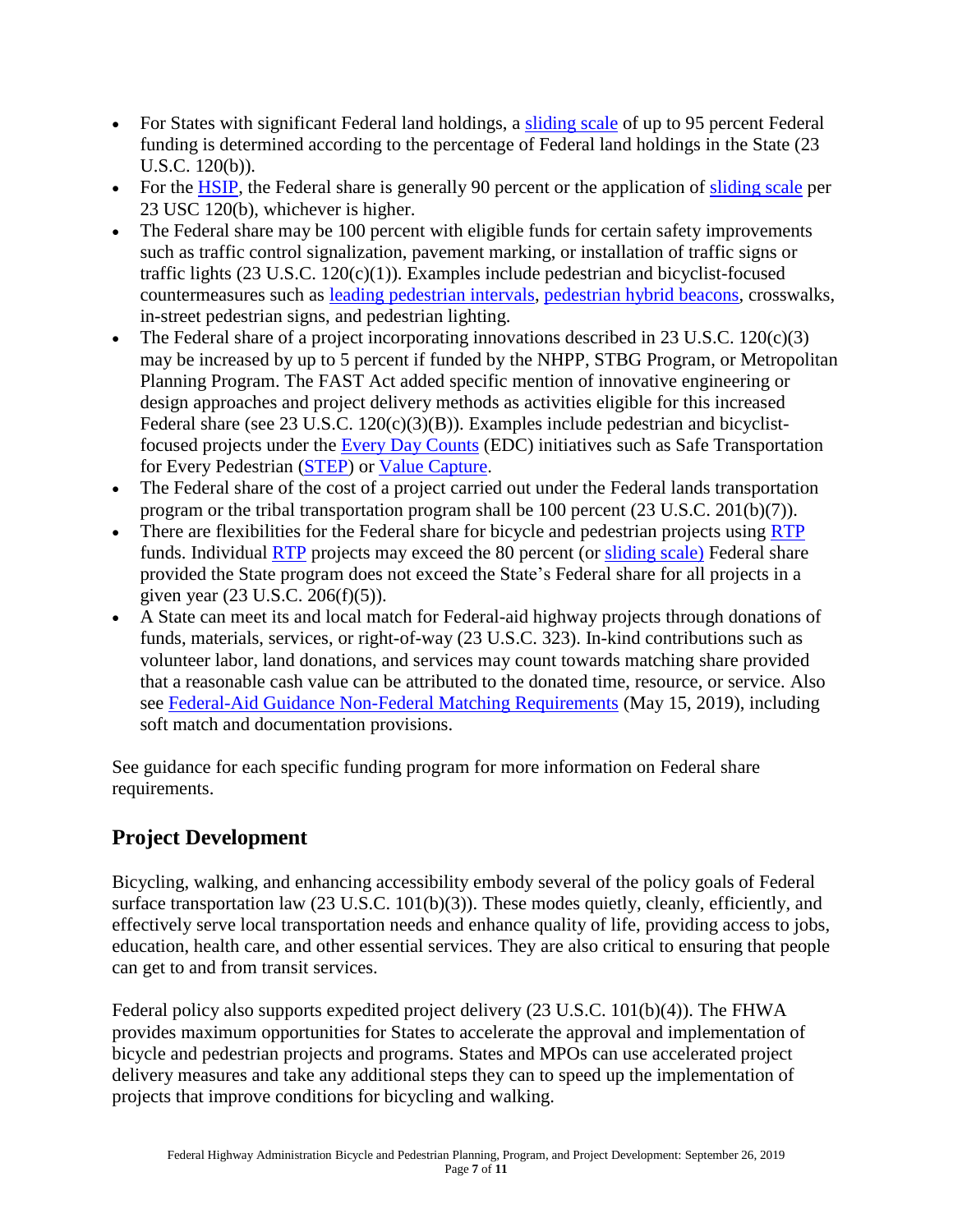FHWA-funded pedestrian and bicycle projects as well as larger Federal-aid and Federal Lands highway projects, and multimodal projects that include pedestrian and bicycle elements are subject to environmental review and approval under FHWA's [National Environmental Policy](https://www.environment.fhwa.dot.gov/nepa/nepa_projDev.aspx)  [Act](https://www.environment.fhwa.dot.gov/nepa/nepa_projDev.aspx) (NEPA) implementing regulations in 23 CFR part 771. When NEPA reviews are required, bicycle and pedestrian project sponsors must identify, and should minimize or avoid, any environmental impacts the proposed projects may have on various environmental resources. Federal-aid and Federal Lands highway projects, such as bicycle lane marking, bicycle parking installation, crosswalk striping, [pedestrian crossing islands,](https://safety.fhwa.dot.gov/provencountermeasures/ped_medians/) [pedestrian hybrid beacons,](https://safety.fhwa.dot.gov/provencountermeasures/ped_hybrid_beacon/) [leading](https://safety.fhwa.dot.gov/provencountermeasures/lead_ped_int/)  [pedestrian intervals,](https://safety.fhwa.dot.gov/provencountermeasures/lead_ped_int/) and traffic signal operations to benefit bicycle and pedestrian safety and mobility typically qualify for a Categorical Exclusion under FHWA's NEPA implementing regulations in 23 CFR 771.117 and FTA's corresponding regulations in 23 CFR 771.118.

Bicycle and pedestrian facility project sponsors should work closely with their State DOTs and FHWA division staff to identify specific requirements for environmental review and documentation. The FHWA recognizes that building standalone bicycle and pedestrian facilities is an action that does not typically result in significant impacts on the environment, and thus it is explicitly identified as a category of action (categorical exclusion) not normally requiring extensive documentation (instead relying on a checklist for possible impacts) or a lengthy approval process [\(23 CFR 771.117\(c\)\(3\)\)](https://www.ecfr.gov/cgi-bin/text-idx?SID=e0e6b4fa49b73c6f7e84bf668824a0ed&mc=true&node=pt23.1.771&rgn=div5).

Key provisions to keep in mind for FHWA projects include:

- Section 4(f): It is possible that a bicycle and pedestrian project could involve a park, recreation area, wildlife or waterfowl refuge, or historic site, and be required to undergo a Section 4(f) evaluation [\(FHWA Memo, May 23, 1977\)](http://www.environment.fhwa.dot.gov/4f/4fbikeways.asp). See Section 4(f) Policy Paper, Part [II, Section 15.](http://www.environment.fhwa.dot.gov/4f/4fpolicy.asp) Exceptions to Section 4(f) approval are provided in 23 CFR 774.13(f) and (g) for projects involving "certain trails, paths, bikeways, and sidewalks," and for "transportation enhancement activities, transportation alternatives projects and mitigation activities," under certain conditions.
- Transportation conformity requirements: Stand-alone bicycle and pedestrian facilities are exempt from transportation conformity requirements. However, bicycle and pedestrian projects that are elements of larger transportation projects may be subject to transportation conformity as part of a larger project.
- Eligible Emergency Relief Projects: Categorical exclusions are available for certain emergency repairs arising from certain natural disasters or catastrophic failures from an external cause [\(23 CFR 771.117\(c\)\(9\)\)](https://www.ecfr.gov/cgi-bin/text-idx?SID=e0e6b4fa49b73c6f7e84bf668824a0ed&mc=true&node=pt23.1.771&rgn=div5).
- Procurement: Some projects not located within highway right-of-way may be procured using State procedures and do not need to follow Federal procurement procedures. See [Procurement Memo.](https://www.fhwa.dot.gov/construction/080625.cfm) However, STBG (including TA Set-Aside, but excluding the RTP setaside) projects must be treated as projects on Federal-aid highways (23 U.S.C. 133(i)).
- Nondiscrimination: Title VI of the Civil Rights Act (42 U.S.C. 2000) ensures that no person shall be subject to discrimination based on race, color, or national origin under any program or activity that receives Federal financial assistance. Title VI applies to bicycle and pedestrian projects of a State or local DOT recipient of Federal financial assistance even if the project is funded solely with the recipient's own funds. The Civil Rights Restoration Act of 1987 clarifies that "any program or activity" means "all the operations of" the State or local government department or agency that receives Federal financial assistance.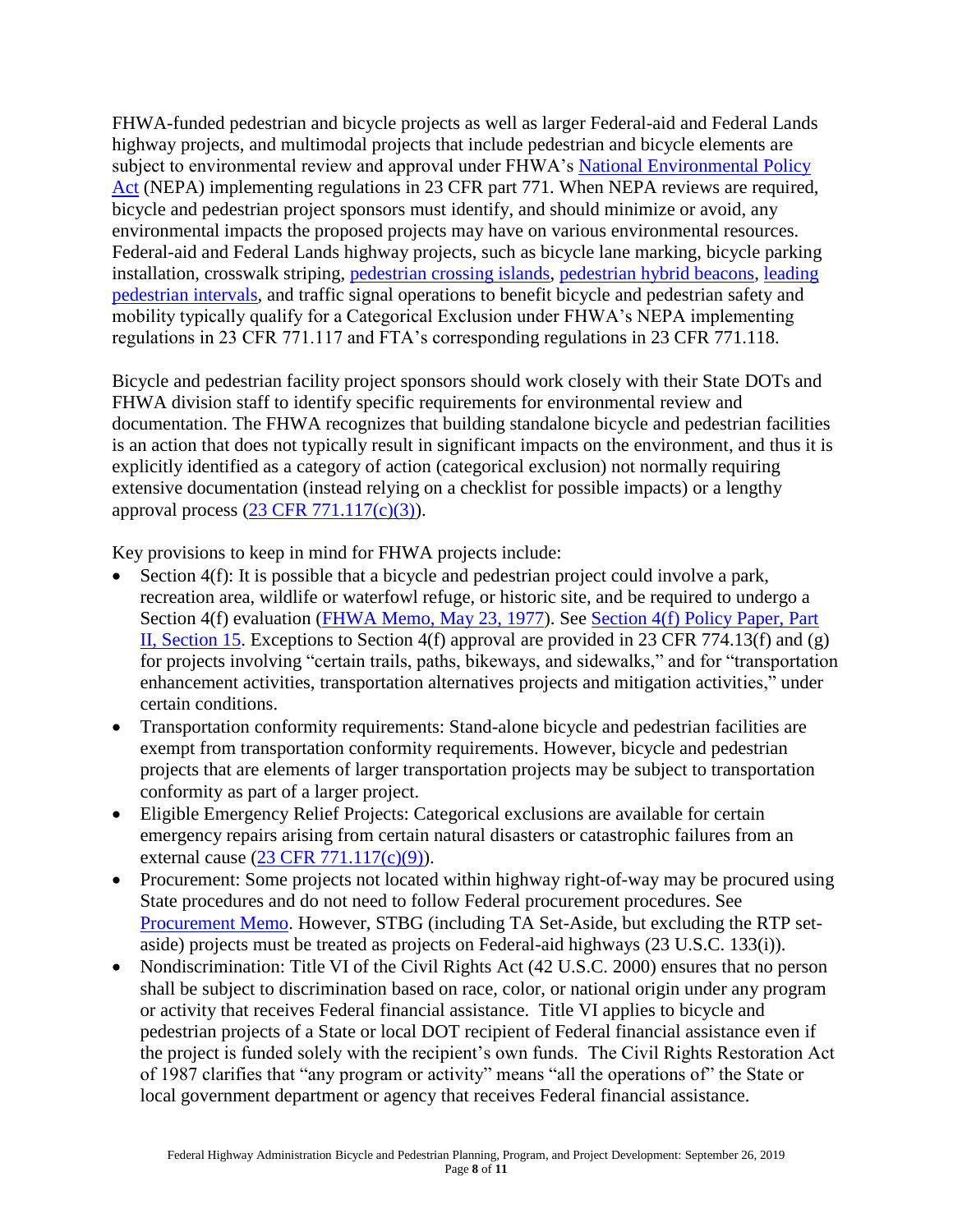- Accessibility: Compliance with the Americans with Disabilities Act (ADA) and Section 504 of the Rehabilitation Act: The primary purpose of FHWA's accessibility program is to ensure that pedestrians with disabilities have an equal opportunity to use the public rights-of-way in the transportation system. FHWA's regulatory responsibilities under Title II of the ADA and Section 504 of the Rehabilitation Act of 1973 (Section 504) include oversight of State and local entities and recipients of Federal funds that are responsible for roadways and pedestrian facilities to ensure that they do not discriminate on the basis of disability in any highway transportation program, activity, service, or benefit they provide to the public. See the U.S. Department of Justice's ADA Title II regulations at 28 CFR part 35 and DOT's Section 504 regulations at 49 CFR part 27.
- Youth Service and Conservation Corps: MAP-21 Section 1524 authorizes States and MPOs to sole source contracts and cooperative agreements to qualified youth service or conservation corps for appropriate bicycle and pedestrian projects. See the [MAP-21 Section](http://www.fhwa.dot.gov/map21/qandas/qayscc.cfm)  [1524 Questions and Answers](http://www.fhwa.dot.gov/map21/qandas/qayscc.cfm) and [Youth Workforce Development Resources.](https://www.fhwa.dot.gov/environment/transportation_alternatives/guidance/youth_workforcedev_2018.cfm)

#### <span id="page-8-0"></span>**Design Resources**

Under 23 U.S.C. 109(c), States must use design standards that FHWA has incorporated by reference in 23 CFR part 625 when developing projects on the National Highway System (NHS). Under 23 U.S.C. 109(o), States establish their own design standards for projects not on the NHS. A locality may use a different roadway design publication than the State (with State approval), if the roadway is owned by the locality, the roadway is not on the Interstate System, the locality is the direct recipient of Federal funds for the project, the publication is recognized by FHWA and adopted by the locality, and the design complies with all other applicable Federal laws (FAST Act § 1404(b)). See<https://www.fhwa.dot.gov/design/standards/161006qa.cfm> for more information.

The FHWA encourages States and MPOs to adopt design standards for Federal surface transportation projects that provide for the safe and adequate accommodation (as determined by the State) of all users of the surface transportation network, including motorized and nonmotorized users in all stages of project planning, development, and operation. [FAST Act § 1442]

The FHWA supports taking a flexible approach to bicycle and pedestrian facility design as described in the memo on [Bicycle and Pedestrian Facility Design Flexibility.](https://www.fhwa.dot.gov/environment/bicycle_pedestrian/guidance/design_flexibility.cfm) The following list of references provide useful information for design decisions.

#### **Standards: Publications incorporated by reference in the Code of Federal Regulations**

- [Manual on Uniform Traffic Control Devices](http://mutcd.fhwa.dot.gov/) (MUTCD), FHWA (required national standard for all traffic control devices installed on any street, highway, or bicycle trail open to public travel).
- [A Policy on Geometric Design of Highways and Streets, 6](https://store.transportation.org/item/collectiondetail/180)<sup>th</sup> Edition, 2011, AASHTO (required geometric design standard for NHS highways).

#### **Guidance: Major national publications that provide advice on policy or technical design issues**

• [Designing Walkable Urban Thoroughfares: A Context Sensitive Approach,](https://ecommerce.ite.org/IMIS/ItemDetail?iProductCode=RP-036A-E) March 2010, Institute of Transportation Engineers (ITE) and Congress for the New Urbanism.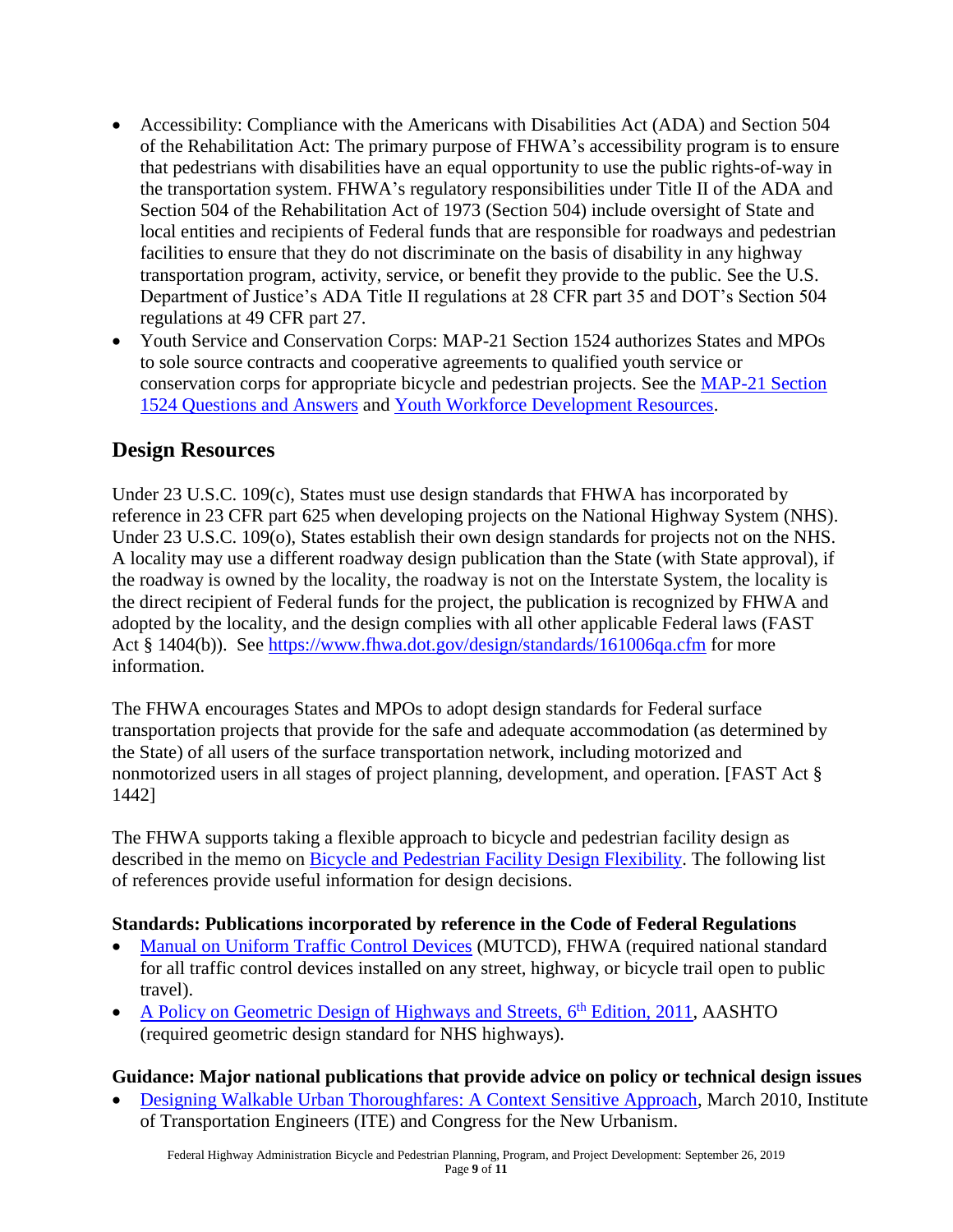- [Guide for the Development of Bicycle Facilities,](https://bookstore.transportation.org/collection_detail.aspx?ID=116) 2012, AASHTO. *Update expected 2019-2020.*
- [Guide for the Planning, Design, and Operation of Pedestrian Facilities,](https://bookstore.transportation.org/item_details.aspx?id=119) 2004, AASHTO. *Note: AASHTO is updating this document, expected 2019-2020.*
- [Highway Capacity Manual,](http://hcm.trb.org/) 2010, Transportation Research Board.
- [Highway Safety Manual,](http://www.highwaysafetymanual.org/) AASHTO (links to multiple resources).
- Policy Statement on Bicycle and Pedestrian Accommodation Regulations and [Recommendations,](https://www.fhwa.dot.gov/environment/bicycle_pedestrian/guidance/policy_accom.cfm) March 2010, DOT.
- [Proposed Accessibility Guidelines for Pedestrian Facilities in the Public Right-of-Way,](https://www.access-board.gov/guidelines-and-standards/streets-sidewalks/public-rights-of-way/proposed-rights-of-way-guidelines) 2011 U.S. [Access Board](http://www.access-board.gov/)
- [Accessibility Guidelines for Pedestrian Facilities in the Public Right-of-Way; Shared Use Paths](https://www.access-board.gov/guidelines-and-standards/streets-sidewalks/shared-use-paths/supplemental-notice) (Supplemental Notice), 2013, [U.S. Access Board.](https://www.access-board.gov/)
- [Roadside Design Guide, 4](https://store.transportation.org/item/collectiondetail/105)<sup>th</sup> Edition, 2011, AASHTO.
- [Urban Street Design Guide,](https://islandpress.org/books/urban-street-design-guide) October 2013, NACTO.

#### **Information: Publications and other resources providing education and knowledge on specific topics**

- [Accessible Shared Streets: Notable Practices and Considerations for Accommodating](https://www.fhwa.dot.gov/environment/bicycle_pedestrian/publications/accessible_shared_streets/)  [Pedestrians with Vision Disabilities,](https://www.fhwa.dot.gov/environment/bicycle_pedestrian/publications/accessible_shared_streets/) October 2017, FHWA.
- [Achieving Multimodal Networks: Applying Design Flexibility and Reducing Conflicts,](https://www.fhwa.dot.gov/environment/bicycle_pedestrian/publications/multimodal_networks/) August 2016, FHWA.
- [A Guide for Maintaining Pedestrian Facilities for Enhanced Safety,](http://safety.fhwa.dot.gov/ped_bike/tools_solve/fhwasa13037/) October 2013, FHWA.
- [Bicycle and Pedestrian Design Guidance,](https://www.fhwa.dot.gov/environment/bicycle_pedestrian/guidance/index.cfm) FHWA (links to multiple resources).
- [Bicycle and Pedestrian Facility Design Flexibility,](https://www.fhwa.dot.gov/environment/bicycle_pedestrian/guidance/design_flexibility.cfm) FHWA, August 20, 2013
- [Bicycle and Pedestrian Funding, Design, and Environmental Review: Addressing Common](https://www.fhwa.dot.gov/environment/bicycle_pedestrian/guidance/misconceptions.cfm)  [Misconceptions,](https://www.fhwa.dot.gov/environment/bicycle_pedestrian/guidance/misconceptions.cfm) August 2015, DOT and FHWA.
- [Bike Network Mapping Idea Book,](https://www.fhwa.dot.gov/environment/bicycle_pedestrian/publications/bikemap_book/) June 2016, FHWA.
- [BIKESAFE,](http://pedbikesafe.org/BIKESAFE/index.cfm) 2014, FHWA.
- [Bike Share Station Siting Guide,](https://nacto.org/publication/bike-share-station-siting-guide/) 2016, NACTO.
- [Bikeway Selection Guide,](https://safety.fhwa.dot.gov/ped_bike/tools_solve/) 2019, FHWA.
- [Case Studies in Delivering Safe, Comfortable and Connected Pedestrian and Bicycle](http://www.fhwa.dot.gov/environment/bicycle_pedestrian/publications/network_report/)  [Networks,](http://www.fhwa.dot.gov/environment/bicycle_pedestrian/publications/network_report/) December 2015, FHWA.
- Case Studies in Realizing Co-Benefits of Multimodal Roadway Design and Gray and Green [Infrastructure,](https://www.fhwa.dot.gov/environment/bicycle_pedestrian/publications/multimodal_green_infrastructure/) March 2018, FHWA.
- [Context Sensitive Solutions,](http://contextsensitivesolutions.org/) FHWA (links to multiple resources).
- [DOT Pedestrian and Bicyclist Road Safety Assessments,](https://www.transportation.gov/ped-bike-safety/pedestrian-and-bicyclist-safety-assessment-report) October 2015, DOT.
- [Guidebook for Developing Pedestrian and Bicycle Performance Measures,](http://www.fhwa.dot.gov/environment/bicycle_pedestrian/publications/performance_measures_guidebook/) March 2016, FHWA.
- [Guidebook for Measuring Multimodal Network Connectivity,](https://www.fhwa.dot.gov/environment/bicycle_pedestrian/publications/multimodal_connectivity/) February 2018, FHWA.
- [Handbook for Designing Roadways for the Aging Population,](http://safety.fhwa.dot.gov/older_users/handbook/) June 2014, FHWA.
- [Incorporating On-Road Bicycle Networks into Resurfacing Projects,](http://www.fhwa.dot.gov/environment/bicycle_pedestrian/publications/resurfacing/) December 2015, FHWA.
- [Information: Design Standards and Section 1404 of the FAST Act,](https://www.fhwa.dot.gov/design/standards/161006.cfm) FHWA, October 6, 2016
- [Memorandum on the Designation of Bicycle and Pedestrian Coordinators within State DOTs,](http://www.fhwa.dot.gov/environment/bicycle_pedestrian/legislation/desigcoord.cfm) January 17, 1992, FHWA